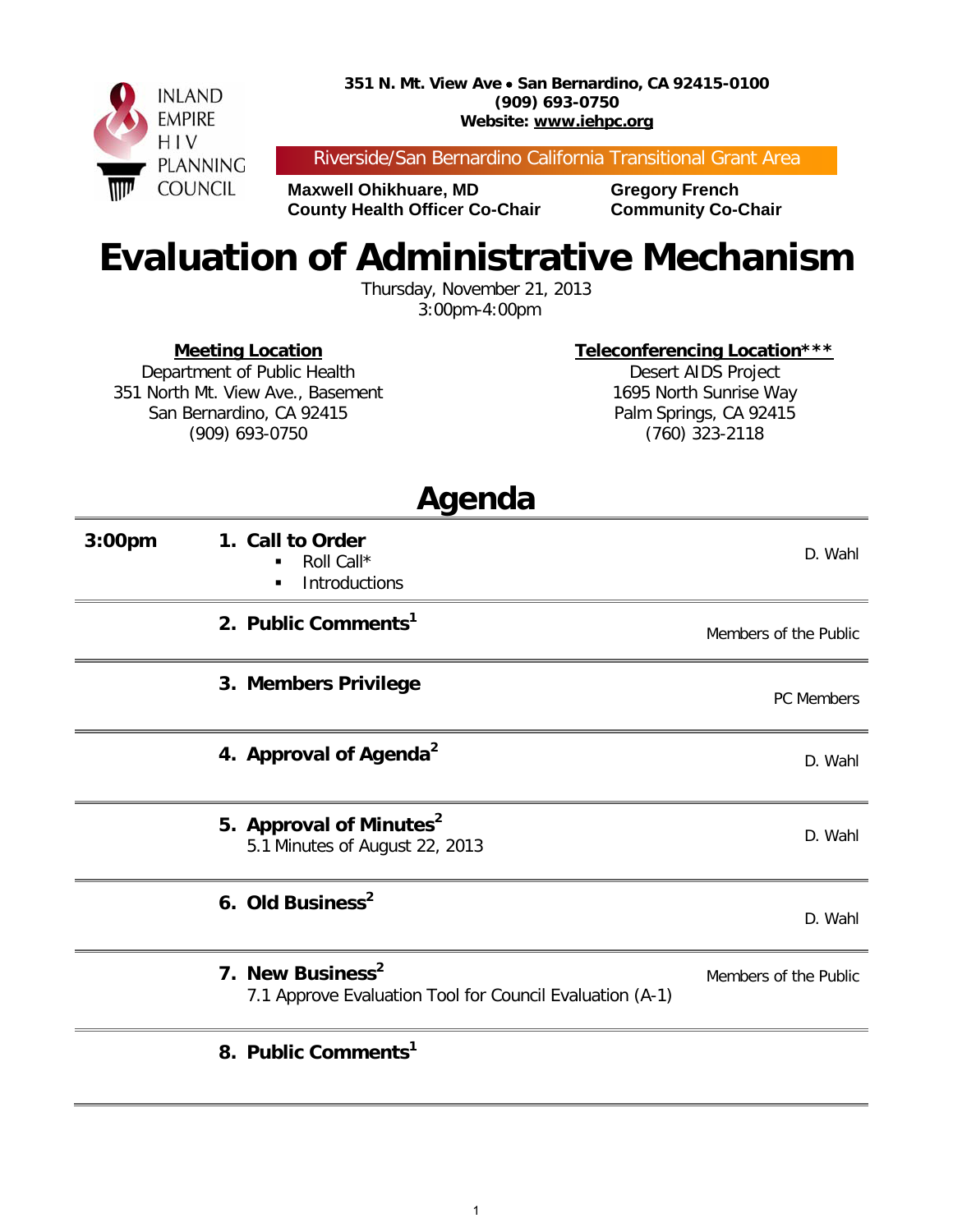**9. Members Privilege Privilege PC Members PC Members** 

| 10.             | <b>Review of Action Items</b>                                                                           | <b>PC Staff</b>       |
|-----------------|---------------------------------------------------------------------------------------------------------|-----------------------|
| 11.             | <b>Agenda Setting for Next Meeting</b><br>March 13, 2014<br><b>HIV Planning Council Conference Room</b> | PC Members/ C. Harris |
| 12 <sub>1</sub> | Roll Call*                                                                                              | PC Staff              |

#### **4:00pm 13.** Adjournment **D. Wahl**

<sup>1</sup> Public Comments: Any member of the public may address this meeting on items of interest that relate to the Ryan White CARE Act by completing a speaker slip to indicate their interest in addressing the Planning Council. A three-minute limitation will normally apply to each member of the public who wishes to comment, unless waived by the Chair.

 $2\degree$ The agenda item may consist of a discussion and a vote. Public comments can be made prior to each Planning Council vote.

\* Members must be present at both roll calls to receive credit for meeting attendance.

\*\* Attachment was not available at time of printing, but will be available at the meeting.

Requests for special accommodations (e.g., language translation) must be received 72 hours prior to the date of the meeting. Contact PC Support at (909) 693-0750.

All meetings of the Planning Council and its committees are open to interested parties from the general public. Notices are posted in compliance with the California Brown Act. Information regarding Planning Council meetings, and/or minutes of meetings are public records and are available upon request from the Planning Council Support Staff by calling (909) 693-0750 or by visiting the website http://www.iehpc.org.

Servicios en Español: Notificación para servicios de intérprete deben de someterse setenta y dos horas de anticipo. Por favor llame (909) 693-0750.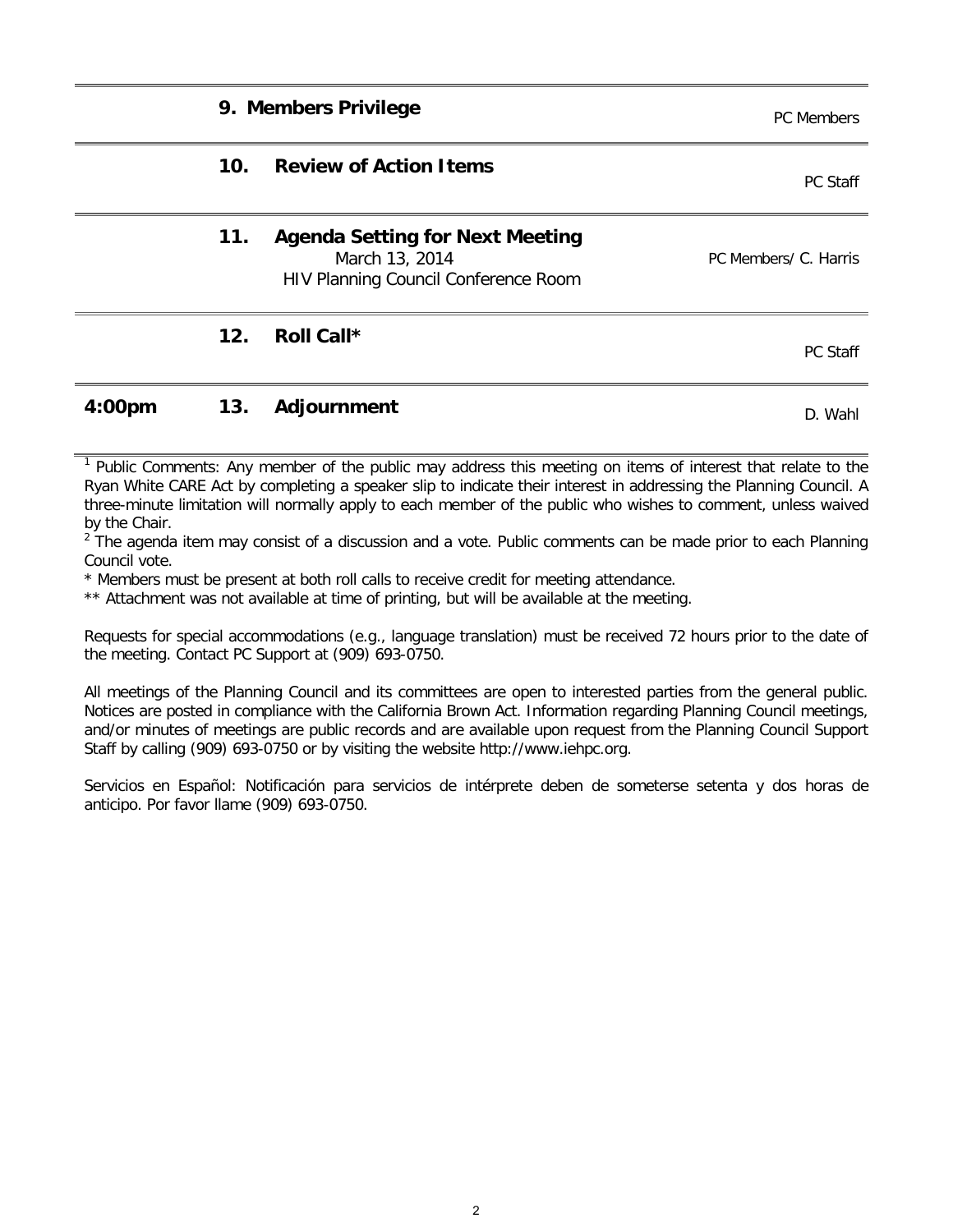The Planning Council (and its staff) must carry out many complex tasks. Below is an evaluation tool to determine the level of success on the performance of the Council in implementing and maintaining the tasks/product for the Council.

| <b>Task/Product</b>    | <b>Description</b>                                                                                                                                                                                                                                                                                                                                                                                                                                                                                                                                                                                                                                                                                                                                                                                                                                                                                           | <b>Score</b>                     | <b>Comments/Recommendations</b> |
|------------------------|--------------------------------------------------------------------------------------------------------------------------------------------------------------------------------------------------------------------------------------------------------------------------------------------------------------------------------------------------------------------------------------------------------------------------------------------------------------------------------------------------------------------------------------------------------------------------------------------------------------------------------------------------------------------------------------------------------------------------------------------------------------------------------------------------------------------------------------------------------------------------------------------------------------|----------------------------------|---------------------------------|
| Operations             | The Council develops and maintains bylaws,<br>procedures for planning council grievance procedures,<br>conflict of interest, operations, policies and<br>procedures, procedures that ensure open meetings, and<br>an open nominations process to identify nominees.<br>Council members are trained in planning, and<br>newmembers receive orientation to their roles and<br>responsibilities and those of the grantee.                                                                                                                                                                                                                                                                                                                                                                                                                                                                                       |                                  |                                 |
| Assess Needs           | The Council determines how many persons living with<br>HIV disease (both HIV infection and AIDS) are in the<br>TGA through an epidemiologic profile and the needs of<br>populations living with HIV disease and the capacity of<br>the service system to meet those needs. This includes<br>determining: (1) the number, characteristics, and<br>service needs of PLWHA who know their HIV status<br>and are not in care;<br>(2) the service needs of people with PLWHA who are<br>in care, including differences in care and needs;<br>(3) the number and location of agencies providing HIV-<br>related services in the TGA;<br>(4) their capacity and capability to serve PLWHA,<br>including capacity development needs and;<br>(5) availability of other resources and how Ryan White<br>services need to work with these other services, like<br>substance abuse services and HIV prevention agencies. | 2)<br>$3)$ $-$<br>4)<br>$5)$ $-$ |                                 |
| Comprehensive Planning | The Council develops a written plan that defines<br>short and long-term goals for delivering HIV                                                                                                                                                                                                                                                                                                                                                                                                                                                                                                                                                                                                                                                                                                                                                                                                             |                                  |                                 |

Score Legend: A) Exceeds goal B) Meets goal C) Improvement Needed D) Failed

Prepared By: Planning Council Staff Prepared For: EAM Committee November 21, 2013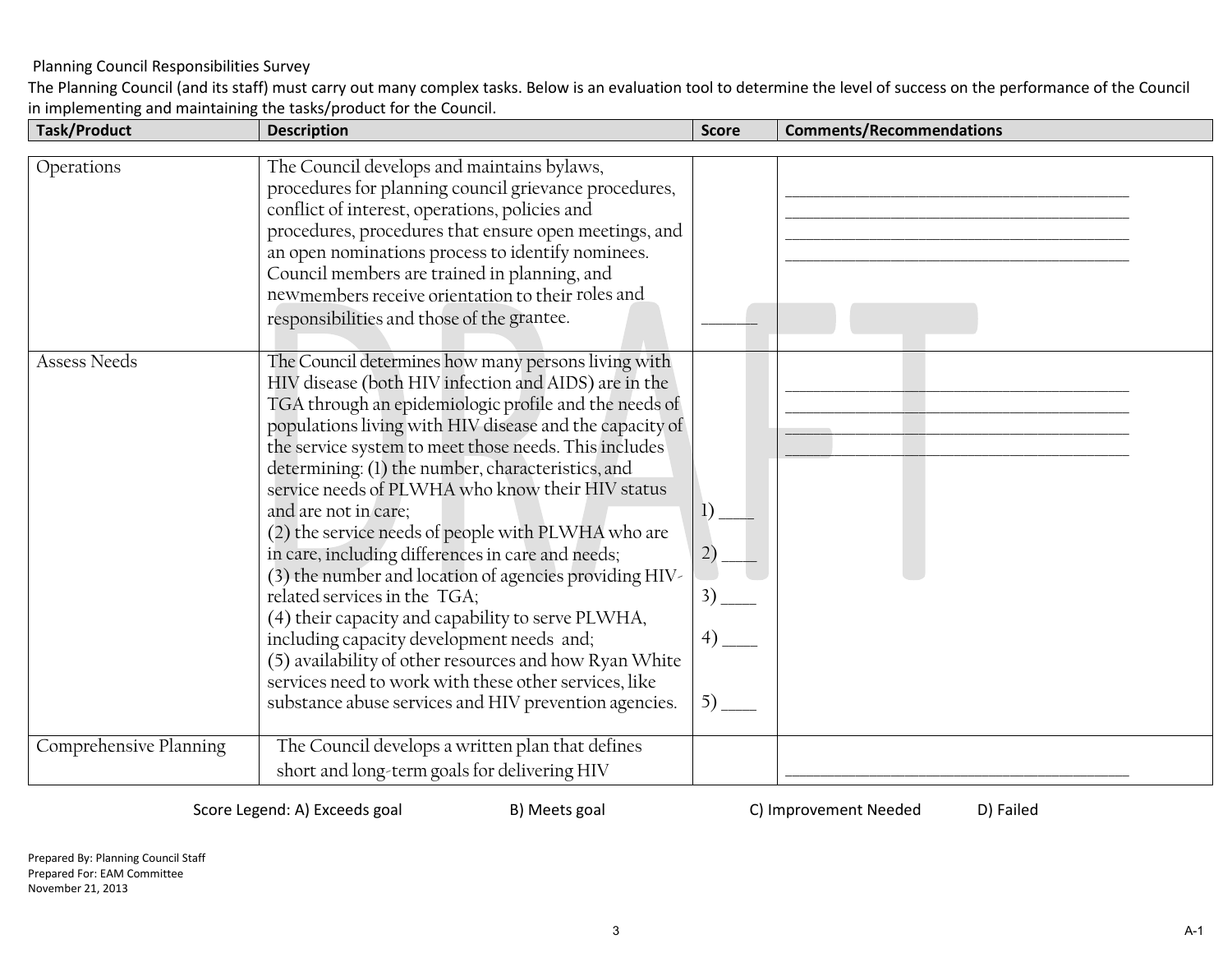The Planning Council (and its staff) must carry out many complex tasks. Below is an evaluation tool to determine the level of success on the performance of the Council in implementing and maintaining the tasks/product for the Council.

| <b>Task/Product</b>                                 | <b>Description</b>                                                                                                                                                                                                                                                                                                                                                                                                                                                                                                                                                                                                                                                                                                                                                                                                                 | <b>Score</b>                                | <b>Comments/Recommendations</b> |
|-----------------------------------------------------|------------------------------------------------------------------------------------------------------------------------------------------------------------------------------------------------------------------------------------------------------------------------------------------------------------------------------------------------------------------------------------------------------------------------------------------------------------------------------------------------------------------------------------------------------------------------------------------------------------------------------------------------------------------------------------------------------------------------------------------------------------------------------------------------------------------------------------|---------------------------------------------|---------------------------------|
|                                                     |                                                                                                                                                                                                                                                                                                                                                                                                                                                                                                                                                                                                                                                                                                                                                                                                                                    |                                             |                                 |
|                                                     | services in the TGA. This plan is based, in part, on<br>the results of the needs assessment. It is used to<br>guide decisions about how to deliver HIV/AIDS<br>services for people living with HIV.                                                                                                                                                                                                                                                                                                                                                                                                                                                                                                                                                                                                                                |                                             |                                 |
| Set Priorities & Allocations<br>Resources           | The Council makes decisions about priorities for<br>funding based on many factors:<br>(1) the needs assessment;<br>(2) information about the most successful and<br>economical ways of providing services;<br>(3) actual cost and utilization data provided by the<br>grantee;<br>(4) priorities of people living with HIV who will use<br>services;<br>(5) making Part A funds work well with other<br>services like HIV prevention and substance abuse;<br>(6) the amount of funds from other sources like<br>Affordable Care Act, Medicaid, Medicare and;<br>(7) developing capacity for HIV services in<br>historically underserved communities.<br>The Council also allocates resources to prioritized<br>services and provides directives to the grantee on<br>how best to meet the service priorities it has<br>identified. | 1)<br>2)<br>3)<br>(4)<br>5)<br>6)<br>$7)$ — |                                 |
| Coordinate with RWP &<br>other HIV Related Services | The Council ensures that Part A funds work well with<br>other funds. Identifying what other sources of funding<br>exist. Participation in local and statewide coordinated                                                                                                                                                                                                                                                                                                                                                                                                                                                                                                                                                                                                                                                          |                                             |                                 |

Score Legend: A) Exceeds goal B) Meets goal C) Improvement Needed D) Failed

Prepared By: Planning Council Staff Prepared For: EAM Committee November 21, 2013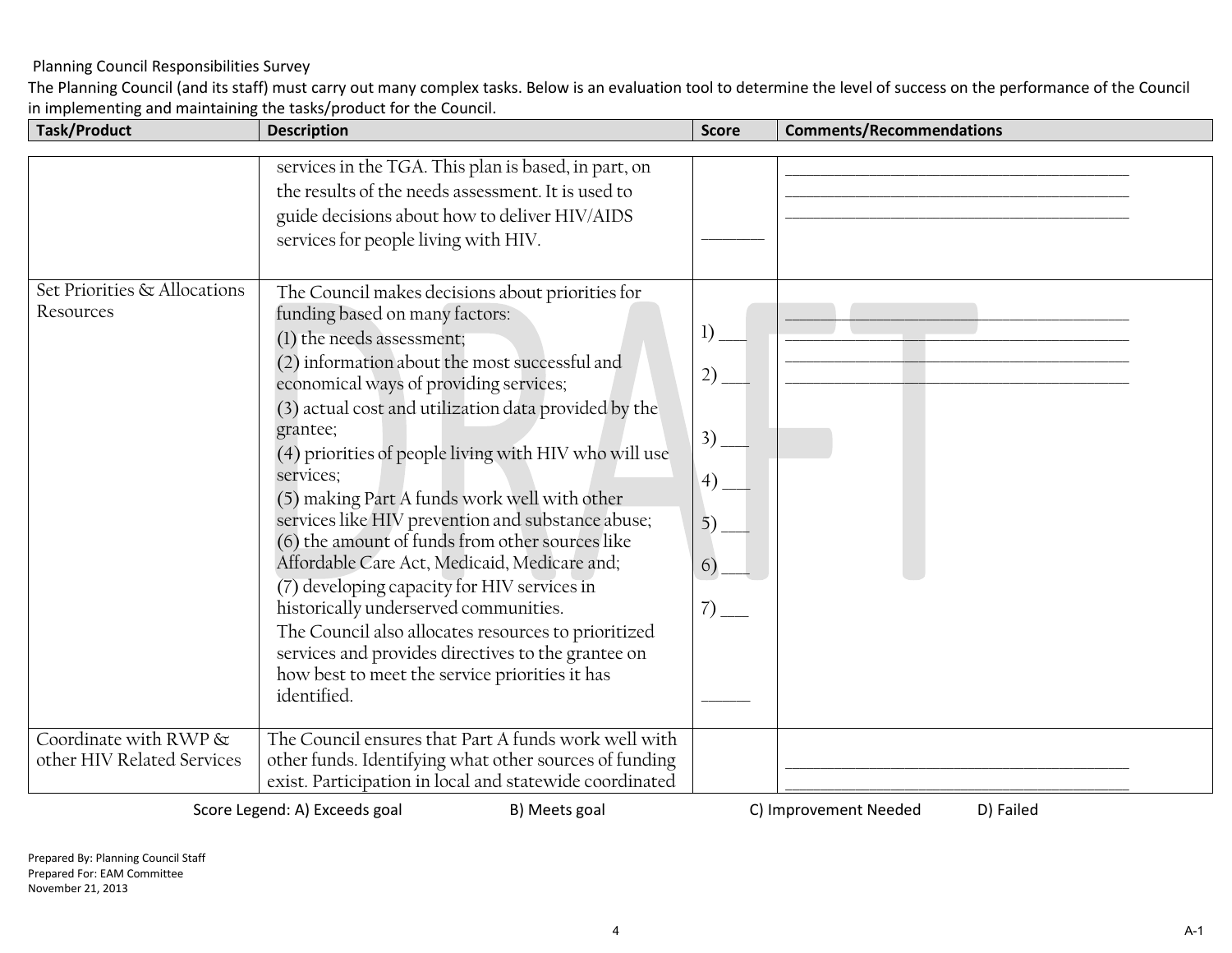The Planning Council (and its staff) must carry out many complex tasks. Below is an evaluation tool to determine the level of success on the performance of the Council in implementing and maintaining the tasks/product for the Council.

| <b>Task/Product</b>       | <b>Description</b>                                                                      | <b>Score</b> | <b>Comments/Recommendations</b>    |
|---------------------------|-----------------------------------------------------------------------------------------|--------------|------------------------------------|
|                           |                                                                                         |              |                                    |
|                           | efforts addressing HIV services.                                                        |              |                                    |
|                           |                                                                                         |              |                                    |
|                           |                                                                                         |              |                                    |
| Assess the Administrative | The Council is responsible for evaluating how well the                                  |              |                                    |
| Mechanism                 | grantee manages to get funds to providers. By                                           |              |                                    |
|                           | reviewing how quickly contracts with service                                            |              |                                    |
|                           | providers are signed and how long the grantee takes to                                  |              |                                    |
|                           | pay these providers. Reviewing whether the funds are                                    |              |                                    |
|                           | used to pay only for services that were identified as                                   |              |                                    |
|                           | priorities.                                                                             |              |                                    |
|                           |                                                                                         |              |                                    |
| Develop standards of care | The Council develops and maintains the Standards of                                     |              |                                    |
|                           | Care to guide providers in delivering services. The                                     |              |                                    |
|                           | grantee uses these standards of care in monitoring                                      |              |                                    |
|                           | contractors and in determining service quality, as part                                 |              |                                    |
|                           | of its Clinical Quality Management function.                                            |              |                                    |
|                           |                                                                                         |              |                                    |
| Council Staff Support     | The Council receives guidance and support from                                          |              |                                    |
|                           | Council Staff specifically:                                                             |              |                                    |
|                           | (1) Manages Council workflow, correspondence,                                           |              |                                    |
|                           | communication, and expenditures.                                                        | 1)           |                                    |
|                           | (2) Works with Council committees and with the Co-                                      |              |                                    |
|                           | Chairs to ensure compliance with HRSA requirements,                                     |              |                                    |
|                           | facilitating committee work, and providing technical                                    |              |                                    |
|                           | assistance to the Council and committees.                                               | $2)$ —       |                                    |
|                           | (3) Helps the Council manage Conflict of Interest using its<br>policies and procedures. |              |                                    |
|                           | $(4)$ Works with committee Chairs to determine the level                                | $3)$ —       |                                    |
|                           | and nature of support they need and arranging for it to be                              |              |                                    |
|                           | provided.                                                                               | $^{(4)}-$    |                                    |
|                           | (5) Provides support in streamlining and organizing the                                 |              |                                    |
|                           | Score Legend: A) Exceeds goal<br>B) Meets goal                                          |              | C) Improvement Needed<br>D) Failed |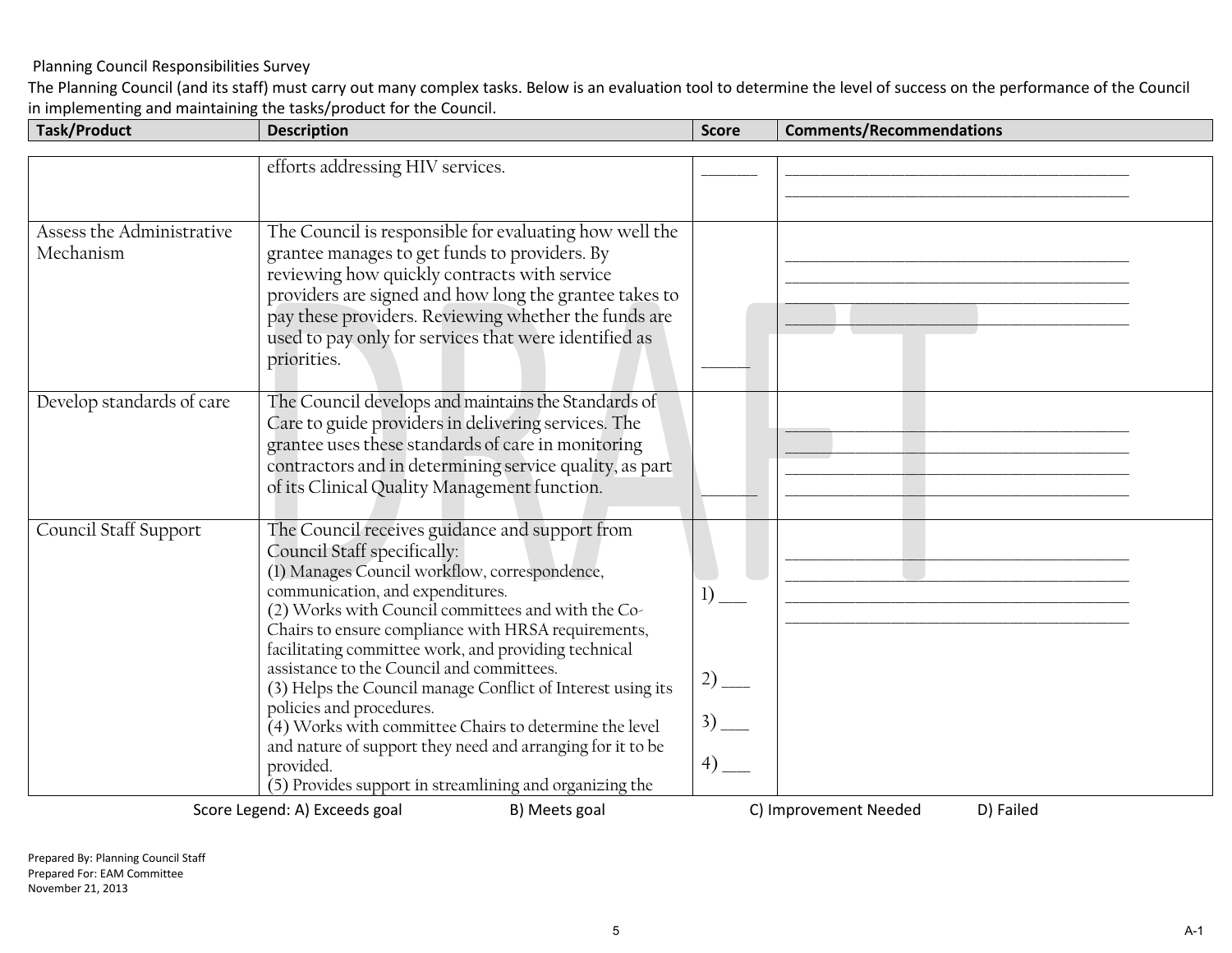The Planning Council (and its staff) must carry out many complex tasks. Below is an evaluation tool to determine the level of success on the performance of the Council in implementing and maintaining the tasks/product for the Council.

| <b>Task/Product</b> | <b>Description</b>                                       | <b>Score</b> | <b>Comments/Recommendations</b> |
|---------------------|----------------------------------------------------------|--------------|---------------------------------|
|                     |                                                          |              |                                 |
|                     | work responsibilities of Council members, and assuring   |              |                                 |
|                     | that the Council achieves its objectives and mandated    |              |                                 |
|                     | requirements on schedule.                                | $5)$ —       |                                 |
|                     | (6) Ensures that Council members are informed about      |              |                                 |
|                     | HRSA technical assistance calls that are relevant to the |              |                                 |
|                     | Council.                                                 | 6)           |                                 |
|                     |                                                          |              |                                 |
|                     |                                                          |              |                                 |
| Overall Council     | The Council is responsible for the overall impact of the |              |                                 |
| effectiveness       | Council's legislative responsibilities; member           |              |                                 |
|                     | development and planning capacity, council staff         |              |                                 |
|                     | support, partnerships (RWP, local and state              |              |                                 |
|                     | government and community-based and faith-based           |              |                                 |
|                     | organizations within the TGA.)                           |              |                                 |

Score Legend: A) Exceeds goal B) Meets goal C) Improvement Needed D) Failed

Prepared By: Planning Council Staff Prepared For: EAM Committee November 21, 2013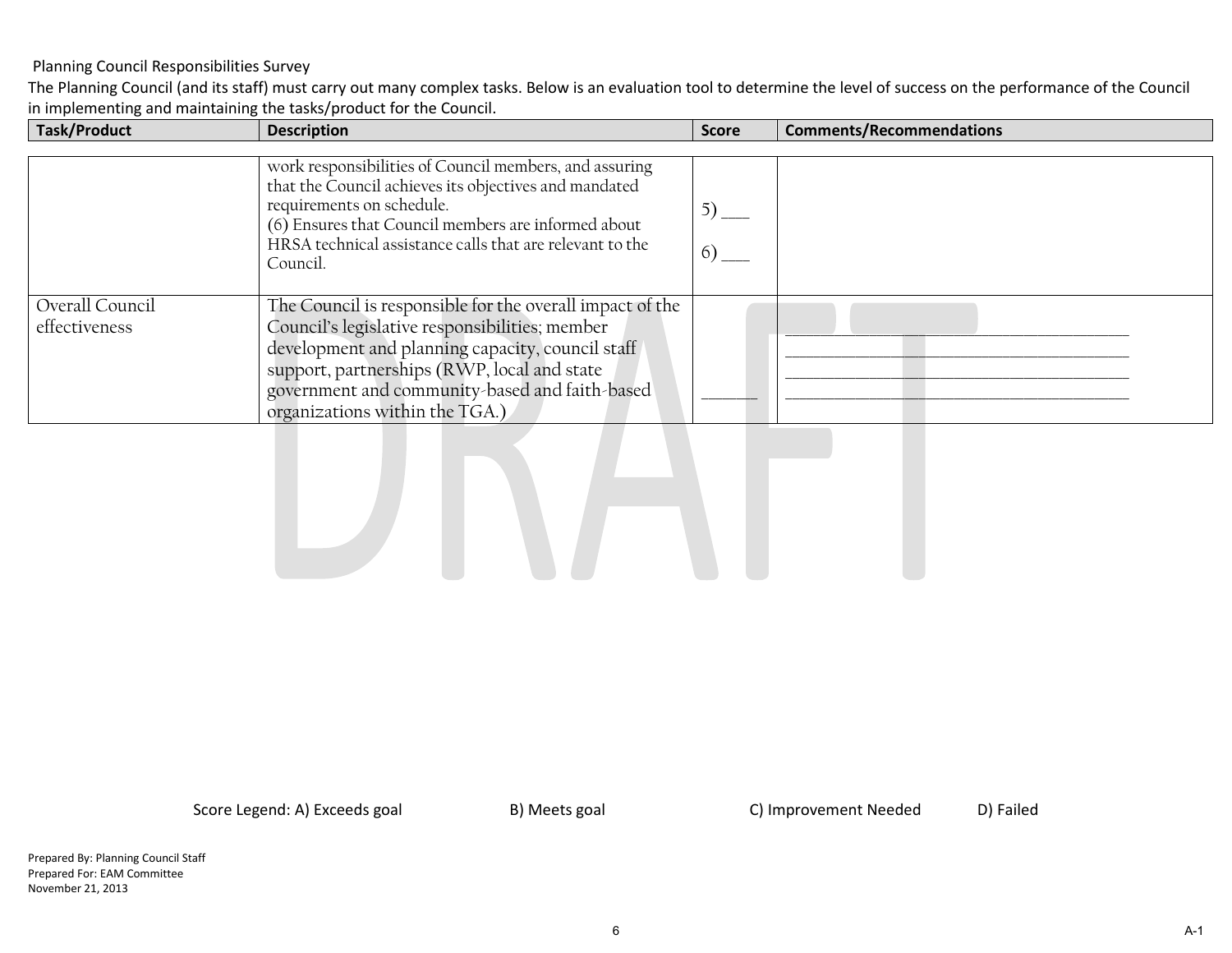**351 N. Mt. View Ave.** • **San Bernardino, CA 92415-0475 (909) 693-0750 Website: www.iehpc.org**



Riverside/San Bernardino California Transitional Grant Area

**Maxwell Ohikhuare, MD** Henry Nickel **County Health Officer Co-Chair Community Co-Chair** 

## **Evaluation of Administrative Mechanism Committee**

Thursday, August 22, 2013 2:00pm-3:00pm

Meeting Location Department of Public Health 172 W.  $3^{\text{rd}}$  Street,  $6^{\text{th}}$  Floor San Bernardino, CA 92415 (909) 693-0750

### **Minutes**

**Attendees:** B. Contreras, B. Orr, D. Wahl **Guest:** C. Harris, T. Evans, L. White **RWP:** Scott Rigsby **Staff**: A. Fox, M. Hoze **2:15pm 1. Call to Order** Roll Call\* **Introductions** D. Wahl **2. Public Comments1 2. Public Comments**<br>None Members of the Public **3. Members Privilege** None PC Members **4. Approval of Agenda<sup>2</sup>** Motion/Second: B. Contreras, B. Orr Motion carried D. Wahl **5. Approval of Minutes<sup>2</sup>** 5.1 Minutes of March 14, 2013 Motion/Second: B. Contreras, B. Orr Motion carried. D. Wahl **6. Old Business2** D. Wahl